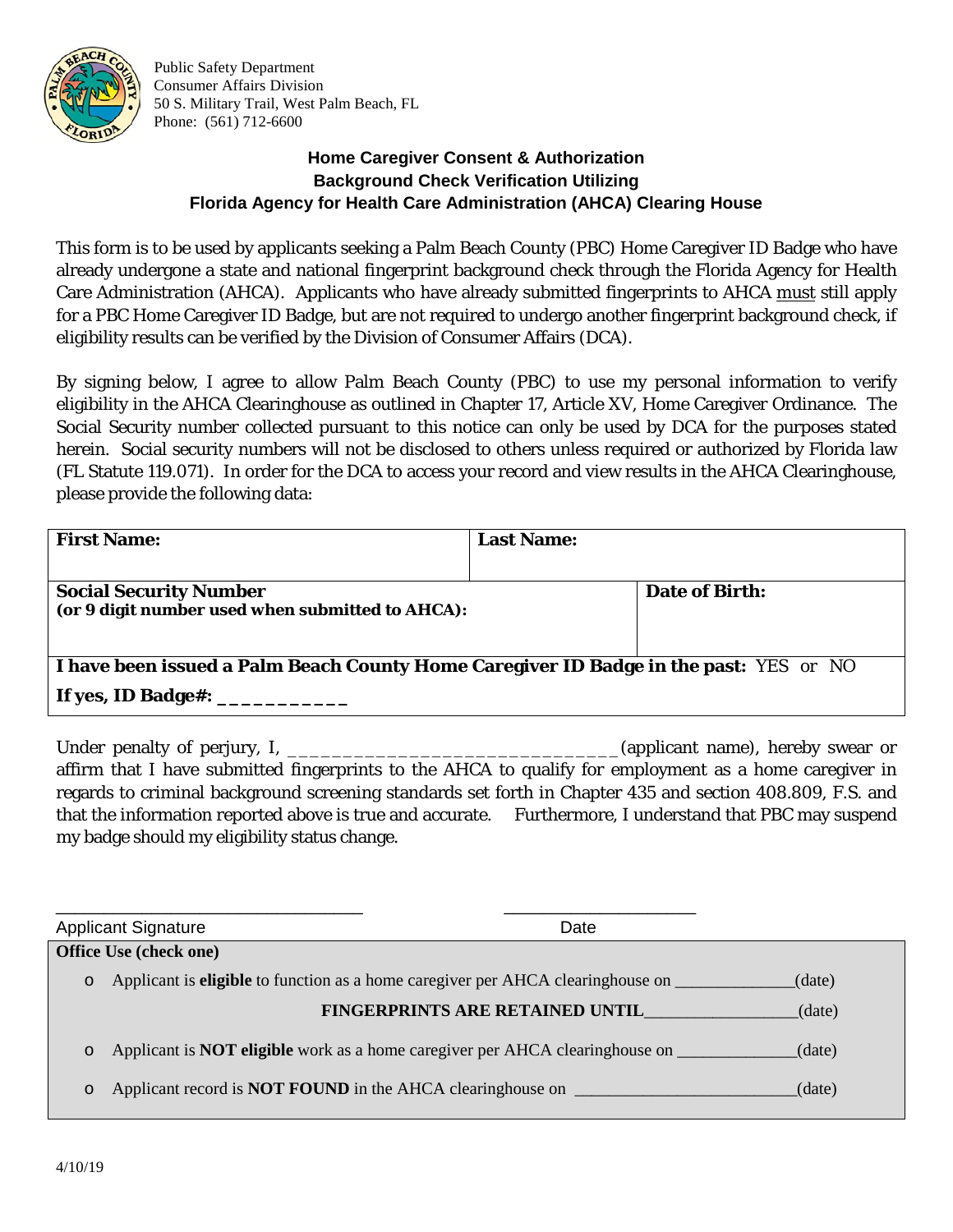

# **PRIVACY POLICY ACKNOWLEDGEMENT FORM**

I acknowledge that I have received a copy of the privacy policies from the Florida Department of Law Enforcement and the Federal Bureau of Investigation, which describe the exchange of information where criminal record results will become part of the Care Provider Background Screening Clearinghouse.

I understand and agree that I will read and comply with the guidelines contained in the privacy policies.

Employee/Contractor Name (Printed)

Employee/Contractor Signature

Date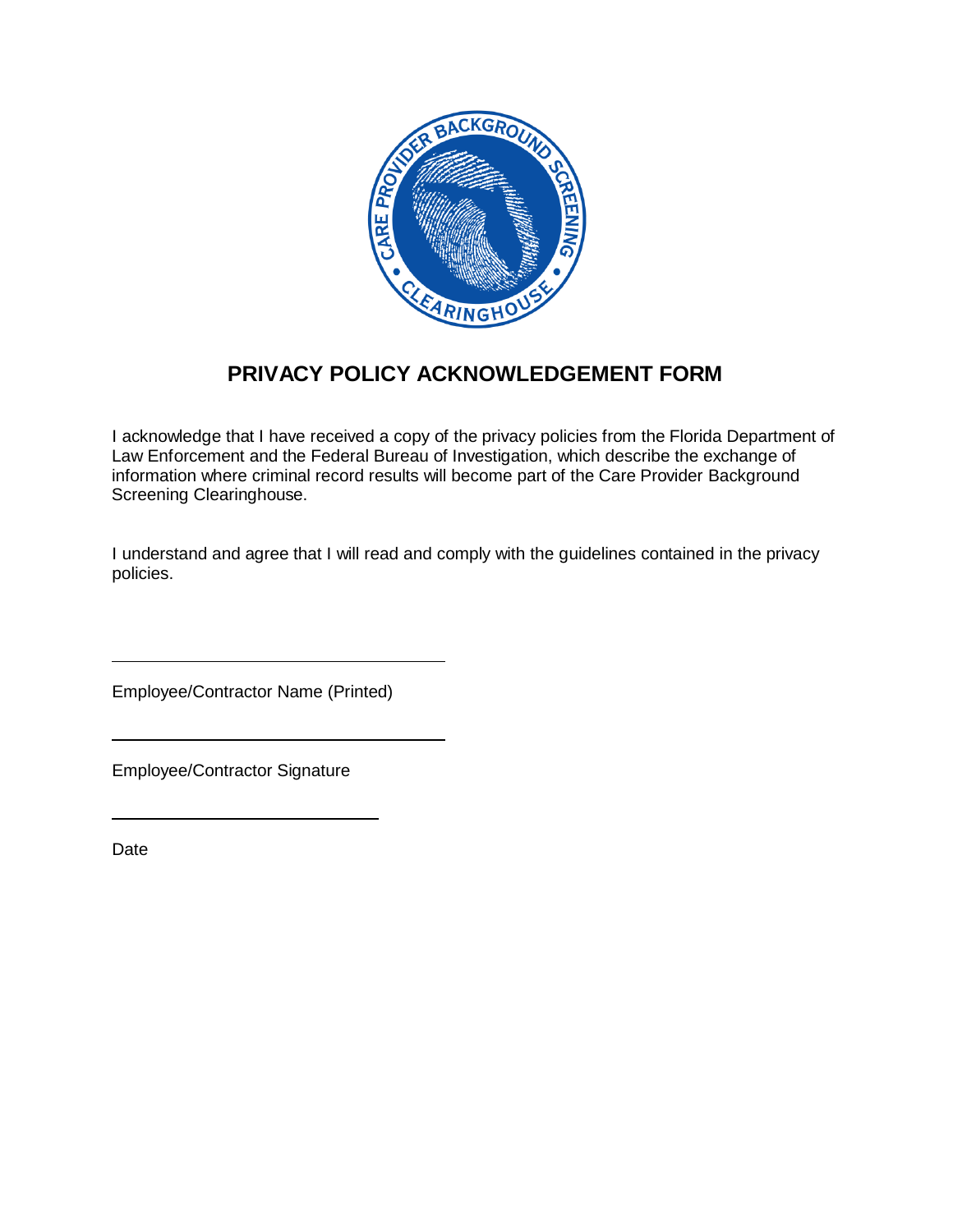# **FLORIDA DEPARTMENT OF LAW ENFORCEMENT**

NOTICE FOR APPLICANTS SUBMITTING FINGERPRINTS WHERE CRIMINAL RECORD RESULTS WILL BECOME PART OF THE CARE PROVIDER BACKGROUND SCREENING CLEARINGHOUSE

### **NOTICE OF:**

- **SHARING OF CRIMINAL HISTORY RECORD INFORMATION WITH SPECIFIED AGENCIES,**
- **RETENTION OF FINGERPRINTS,**
- **PRIVACY POLICY, AND**
- **RIGHT TO CHALLENGE AN INCORRECT CRIMINAL HISTORY RECORD**

This notice is to inform you that when you submit a set of fingerprints to the Florida Department of Law Enforcement (FDLE) for the purpose of conducting a search for any Florida and national criminal history records that may pertain to you, the results of that search will be returned to the Care Provider Background Screening Clearinghouse. By submitting fingerprints, you are authorizing the dissemination of any state and national criminal history record that may pertain to you to the Specified Agency or Agencies from which you are seeking approval to be employed, licensed, work under contract, or to serve as a volunteer, pursuant to the National Child Protection Act of 1993, as amended, and Section 943.0542, Florida Statutes. "Specified agency" means the Department of Health, the Department of Children and Family Services, the Division of Vocational Rehabilitation within the Department of Education, the Agency for Health Care Administration, the Department of Elder Affairs, the Department of Juvenile Justice, and the Agency for Persons with Disabilities when these agencies are conducting state and national criminal history background screening on persons who provide care for children or persons who are elderly or disabled. The fingerprints submitted will be retained by FDLE and the Clearinghouse will be notified if FDLE receives Florida arrest information on you.

Your Social Security Number (SSN) is needed to keep records accurate because other people may have the same name and birth date. Disclosure of your SSN is imperative for the performance of the Clearinghouse agencies' duties in distinguishing your identity from that of other persons whose identification information may be the same as or similar to yours.

Licensing and employing agencies are allowed to release a copy of the state and national criminal record information to a person who requests a copy of his or her own record if the identification of the record was based on submission of the person's fingerprints. Therefore, if you wish to review your record, you may request that the agency that is screening the record provide you with a copy. After you have reviewed the criminal history record, if you believe it is incomplete or inaccurate, you may conduct a personal review as provided in s. 943.056, F.S., and Rule 11C8.001, F.A.C. If national information is believed to be in error, the FBI should be contacted at 304-625-2000. You can receive any national criminal history record that may pertain to you directly from the FBI, pursuant to 28 CFR Sections 16.30-16.34. You have the right to obtain a prompt determination as to the validity of your challenge before a final decision is made about your status as an employee, volunteer, contractor, or subcontractor.

Until the criminal history background check is completed, you may be denied unsupervised access to children, the elderly, or persons with disabilities.

The FBI's Privacy Statement follows on a separate page and contains additional information.